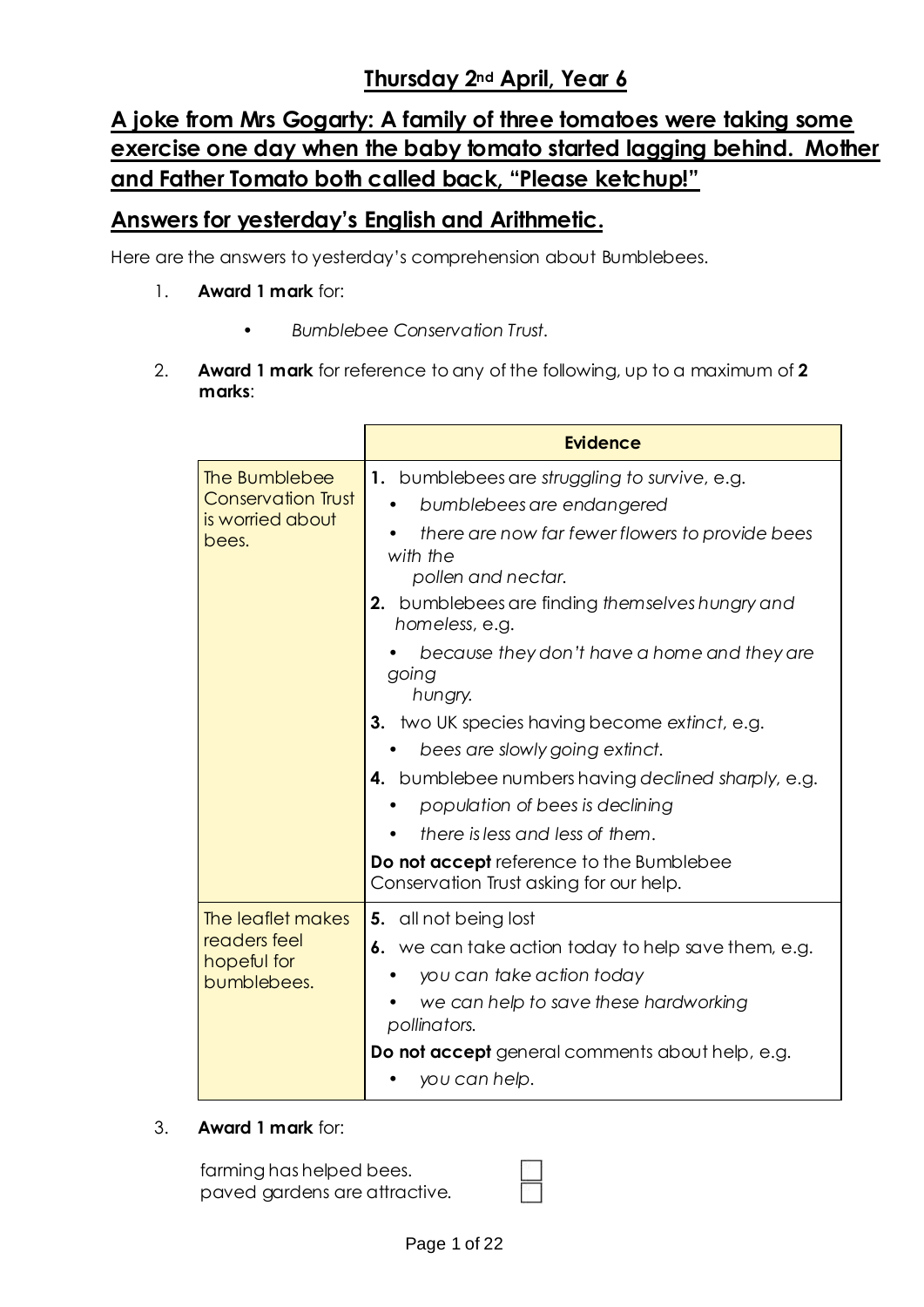|    | bees are good at finding their way.<br>bees have only started struggling<br>recently.                                                       |        |
|----|---------------------------------------------------------------------------------------------------------------------------------------------|--------|
|    |                                                                                                                                             | 1 mark |
| 4. | <b>Award 1 mark</b> for reference to honeybees, e.g.                                                                                        |        |
|    | the honeybee.                                                                                                                               |        |
|    |                                                                                                                                             | 1 mark |
| 5. | <b>Award 1 mark for:</b>                                                                                                                    |        |
|    | Don't 'bee' confused.<br>٠                                                                                                                  | 1 mark |
| 6. | <b>Award 1 mark</b> for reference to either of the following:                                                                               |        |
|    | 1.<br>it releases pollen that would otherwise stay inside the flower, e.g.                                                                  |        |
|    |                                                                                                                                             |        |
|    | because it releases trapped pollen that they wouldn't have<br>been able to get out                                                          |        |
|    | it makes a buzz that gets more pollen than other bees do                                                                                    |        |
|    | it helps release more pollen.                                                                                                               |        |
|    | 2.<br>key produce is more expensive / harder to get without it, e.g.                                                                        |        |
|    | it makes some vegetables we eat easier to produce and sell a<br>$\bullet$<br>lot cheaper                                                    |        |
|    | it means we can buy more common foods cheaper                                                                                               |        |
|    | it would be harder to grow beans.                                                                                                           |        |
|    |                                                                                                                                             | 1 mark |
| 7. | <b>Award 1 mark for:</b>                                                                                                                    |        |
|    | so that others avoid it<br>because it smells better than nectar<br>so others know it has pollen<br>because bees give flowers their<br>scent |        |
|    |                                                                                                                                             | 1 mark |
| 8. | <b>Award 1 mark for:</b>                                                                                                                    |        |
|    | lifeline.                                                                                                                                   |        |
|    |                                                                                                                                             | 1 mark |
| 9. | <b>Award 1 mark for all four correct:</b><br>(a)                                                                                            |        |
|    | Not bee-<br><b>Bee-friendly</b><br>friendly                                                                                                 |        |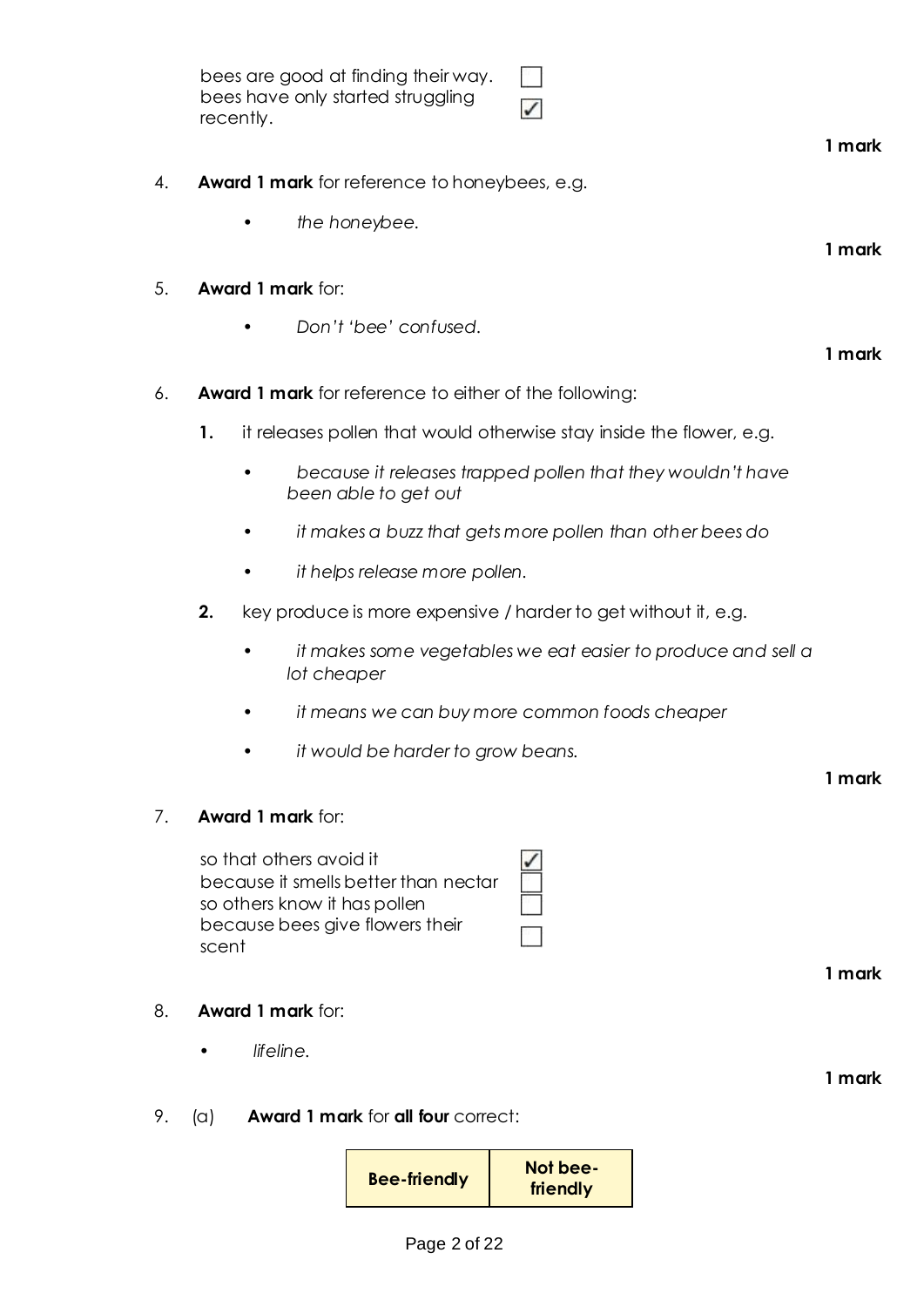| lavender  |  |
|-----------|--|
| pansy     |  |
| herbs     |  |
| wild rose |  |

- (b) **Award 1 mark** for reference to insufficient production of pollen / nectar / food, e.g.
	- *it is because they don't have much pollen*
	- *they don't have as much pollen and nectar as they need*
	- *they are not rich in pollen.*

**Also accept** reference to flowers that are not bee-friendly having no / little value, e.g.

• *because they are no value to the wildlife.*

**1 mark**

#### 10. **Award 1 mark** for:

| enjoys preparing food.     |
|----------------------------|
| has lots of energy.        |
| is willing to handle bees. |
| is skilled at gardening.   |

**1 mark**

11. **Award 1 mark** for **three** correct or **2 marks** for **all four** correct:

|                                                | <b>True</b> | <b>False</b> |
|------------------------------------------------|-------------|--------------|
| Wasps can be aggressive.                       |             |              |
| Male bumblebees sometimes sting.               |             |              |
| Bumblebees only go outside when it is<br>warm. |             |              |
| You need a big garden to help<br>bumblebees.   |             |              |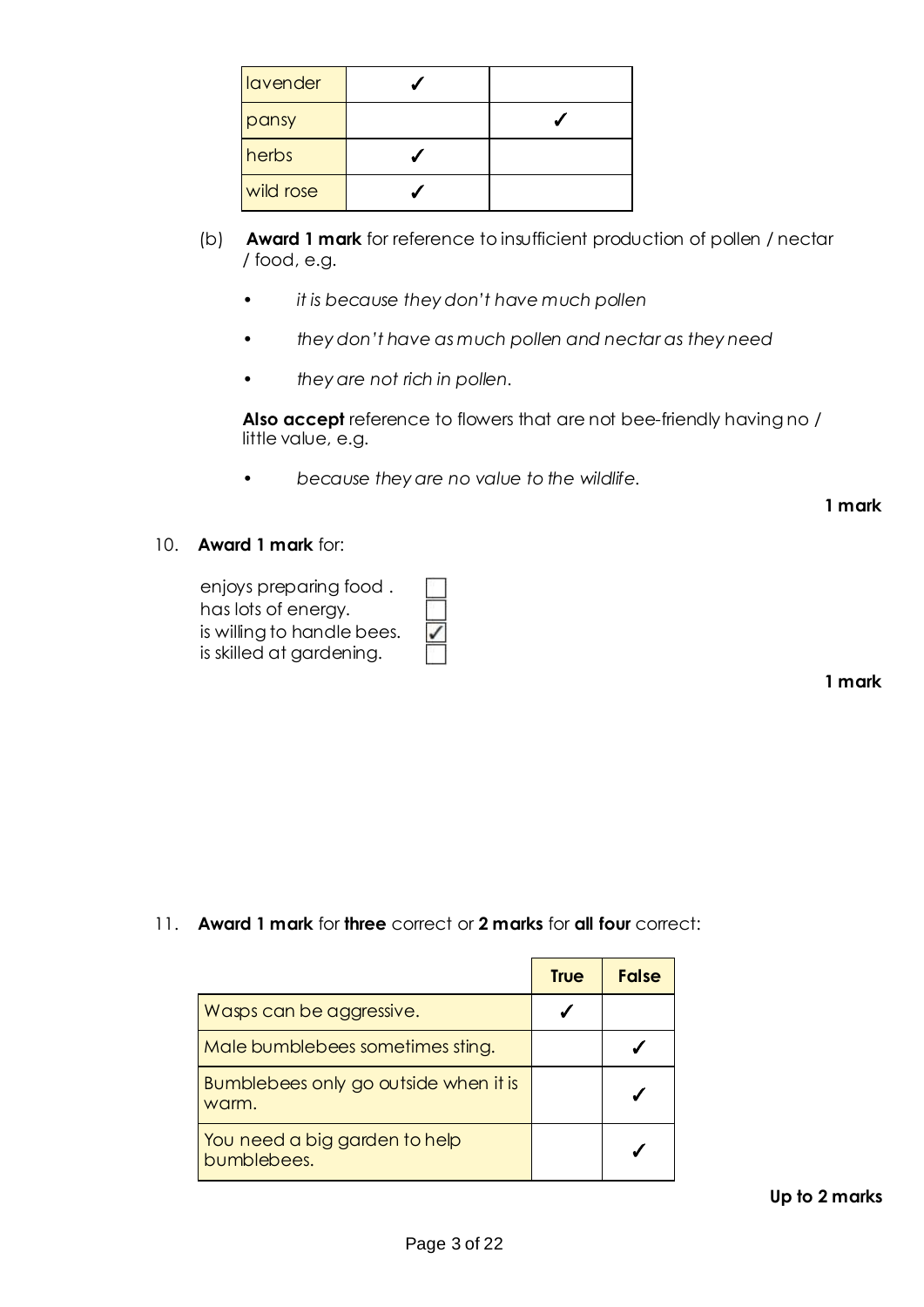12.

#### **Help for all bumblebees**

#### **Acceptable points:**

**1.** plant bee-friendly flowers

**2.** support the work of the Bumblebee Conservation Trust

- **3.** raise public awareness
- **4.** conserve bumblebee habitats
- **5.** replace flowers which are not bee-friendly
- **6.** remove paved gardens
- **7.** stop intensive farming

**Do not accept** reference to bee-friendly flowers with no reference to human action.

#### **Help for a weak bumblebee**

- **8.** give it a sugar and water mix
- **9.** move it close to flowers

**Do not accept** reference to a sugar and water mix with no reference to human action.

#### **Up to 2 marks**

- 13. **Award 1 mark** for reference to any of the following:
	- **1.** either of the 'bee' puns in the factsheet, e.g.
		- *Don't 'bee' confused*
		- *bee kind.*
	- **2.** interrupt your picnic or steal your sandwiches, e.g.
		- *bumblebees will never interrupt your picnic and steal your sandwiches!*
		- *bumblebees stealing sandwiches are funny.*
	- **3.** smelly feet, e.g.
		- *it says that bumblebees having smelly feet is useful.*
	- **4.** energy drink, e.g.
		- *energy drink for bees.*
	- **5.** fat, furry (little creatures), e.g.
		- *these fat furry creatures.*

14. **Award 1 mark** for reference to any of the following, up to a maximum of **2**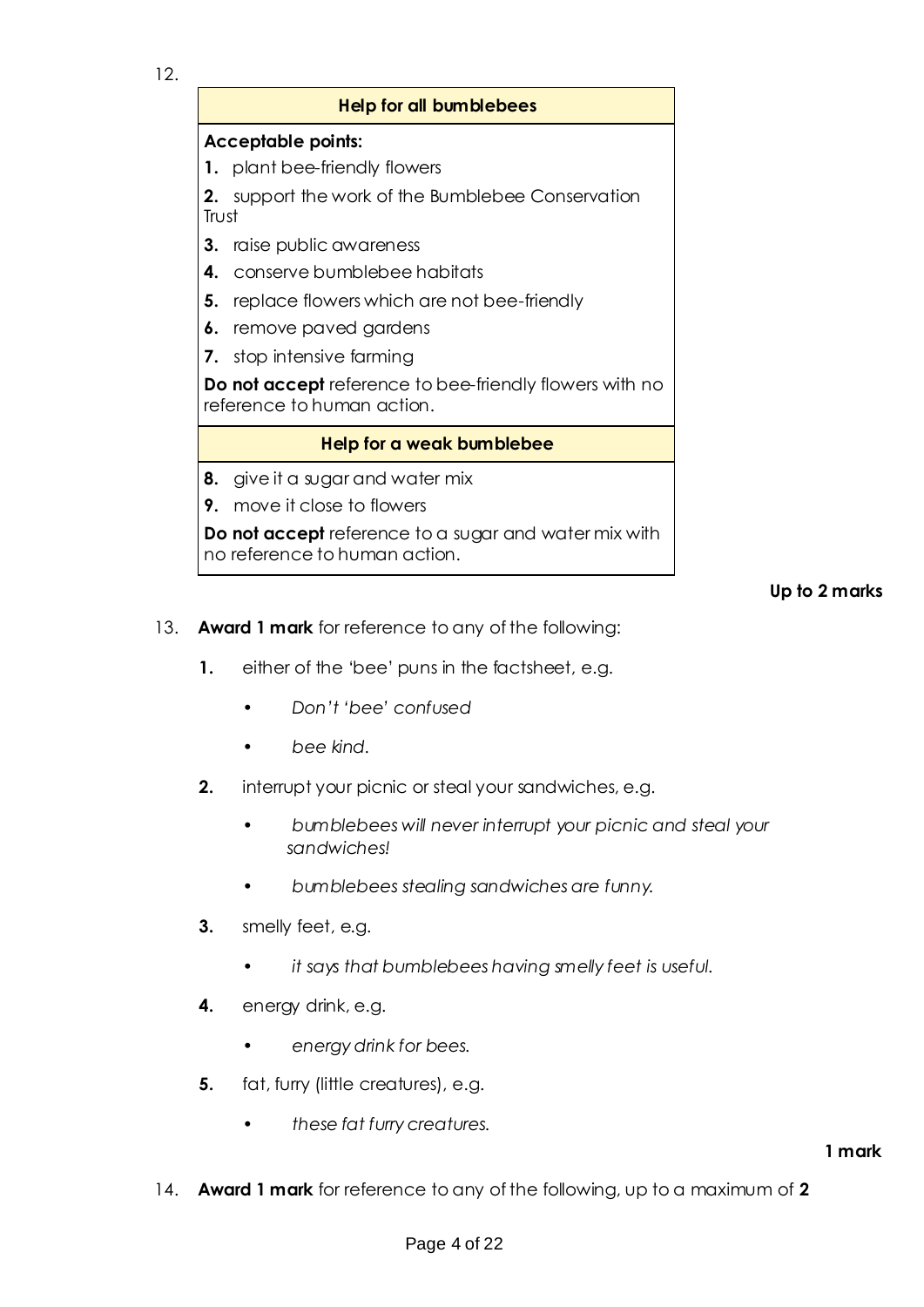#### **marks**:

- **1.** pollination / buzz pollination / support plant reproduction, e.g.
	- *pollinate our flowers*
	- *only they can use buzz pollination*
	- *they help regenerate plants.*
- **2.** they support the production of food, e.g.
	- *make producing food easier*
	- *peas and beans would be more expensive*
	- *they help us grow food.*
- **3.** survival of plant species, e.g.
	- *without them all plants would die*
	- *they keep plants alive*
	- *they help flowers survive.*
- **4.** bees supporting farmers / gardeners, e.g.
	- *they help out farmers.*
- **5.** bees being much loved, e.g.
	- *they are an essential part of summertime.*

# **Arithmetic Answers**

**1.**

8,357

#### **Q2.**

20

### **Q3.**

10

#### **[1]**

**[1]**

**[1]**

### **Q4.**

162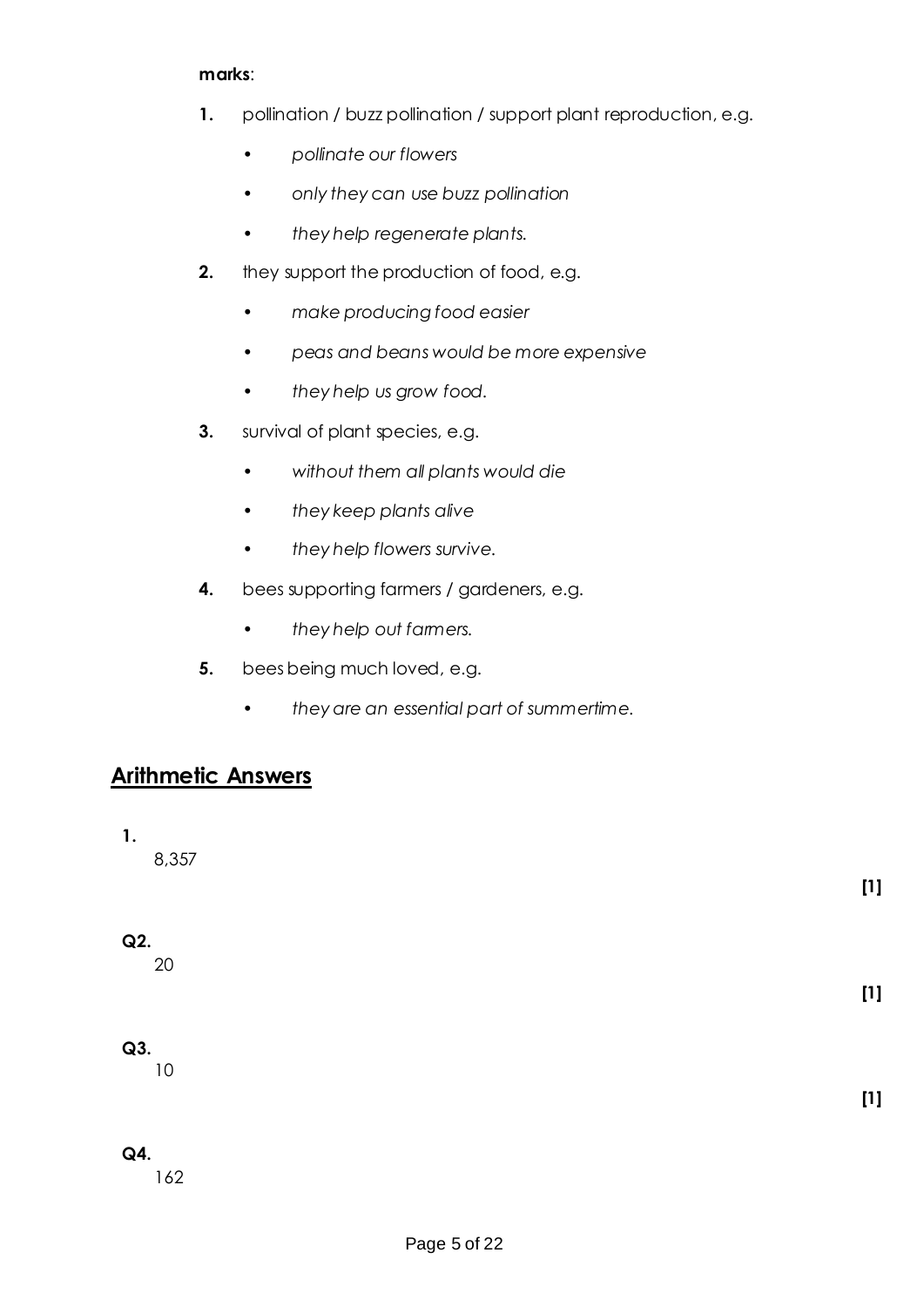**[1]**

**[1]**

**[1]**

| w<br>×<br>$\overline{\phantom{a}}$<br>v<br>I<br>×<br>× |  |
|--------------------------------------------------------|--|
|--------------------------------------------------------|--|

450

 $17\frac{1}{2}$ 

# **OR**

 $\frac{70}{4}$  OR  $\frac{35}{2}$ 

# **Q7.**

 $1\frac{3}{4}$ **OR**  $\frac{7}{4}$ 

# **[1]**

Q8.  $\frac{2}{9}$ 

# **Q9.**

Award **TWO** marks for the correct answer of 215,016

**[2]**

**[1]**

#### **Q10.**

Award **TWO** marks for the correct answer of 24

**[2]**

**Q11.**<br> $\frac{19}{20}$ 

**[1]**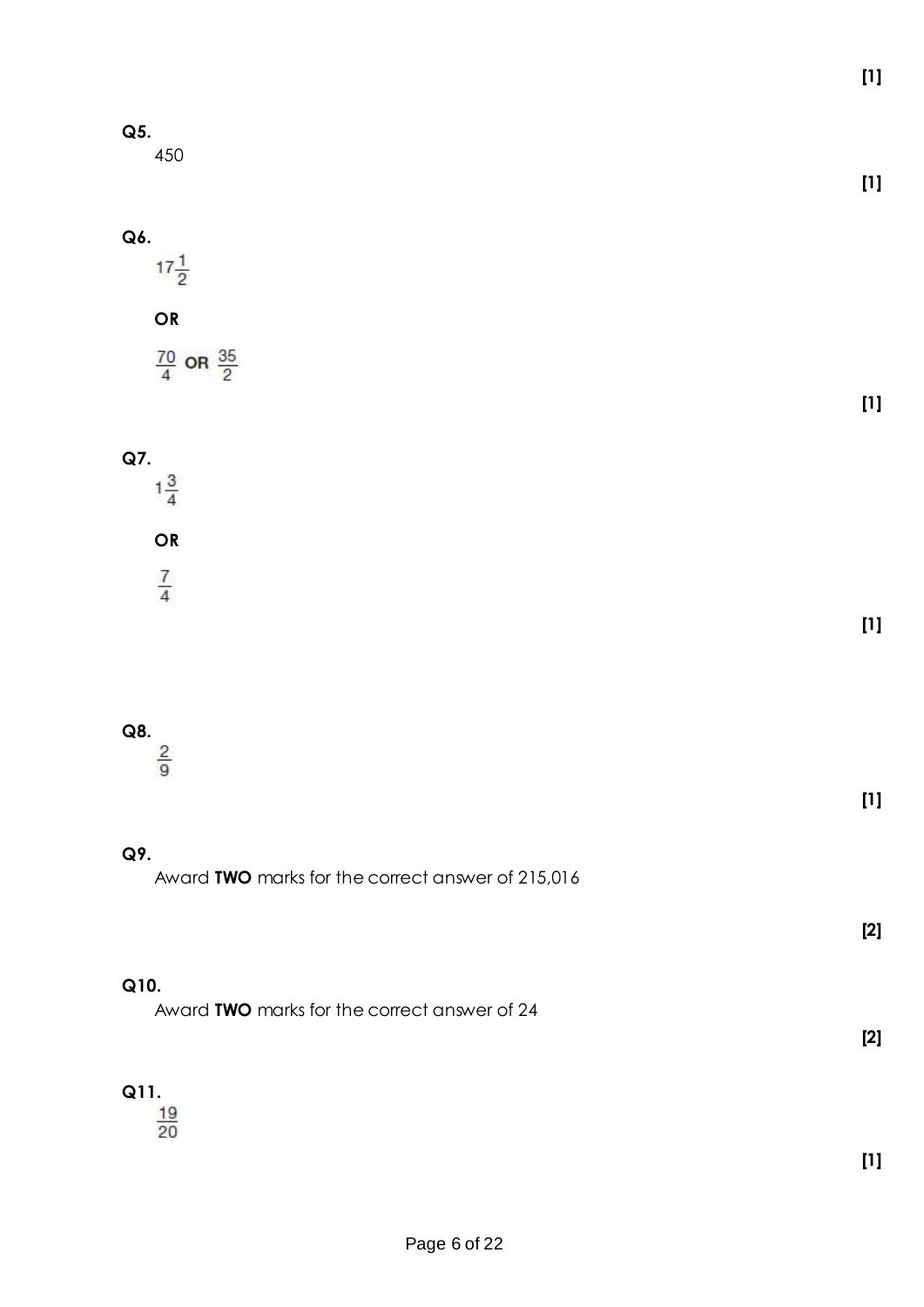| Q12.<br>$\frac{23}{36}$                                  |       |
|----------------------------------------------------------|-------|
|                                                          |       |
| Q13.<br>459                                              |       |
| Q14.<br>$112$                                            |       |
| Q15.                                                     |       |
| $3\frac{3}{10}$                                          |       |
| OR<br>$\frac{33}{10}$                                    |       |
|                                                          |       |
|                                                          |       |
| Q16.<br>6,090                                            | $[1]$ |
| Q17.                                                     |       |
| $\frac{6}{7}$                                            |       |
|                                                          | $[2]$ |
| Q18.<br>Award TWO marks for the correct answer of 22,572 |       |
|                                                          | $[2]$ |
| Q19.<br>0.009                                            |       |
|                                                          | $[1]$ |
| Q20.<br>7.1                                              |       |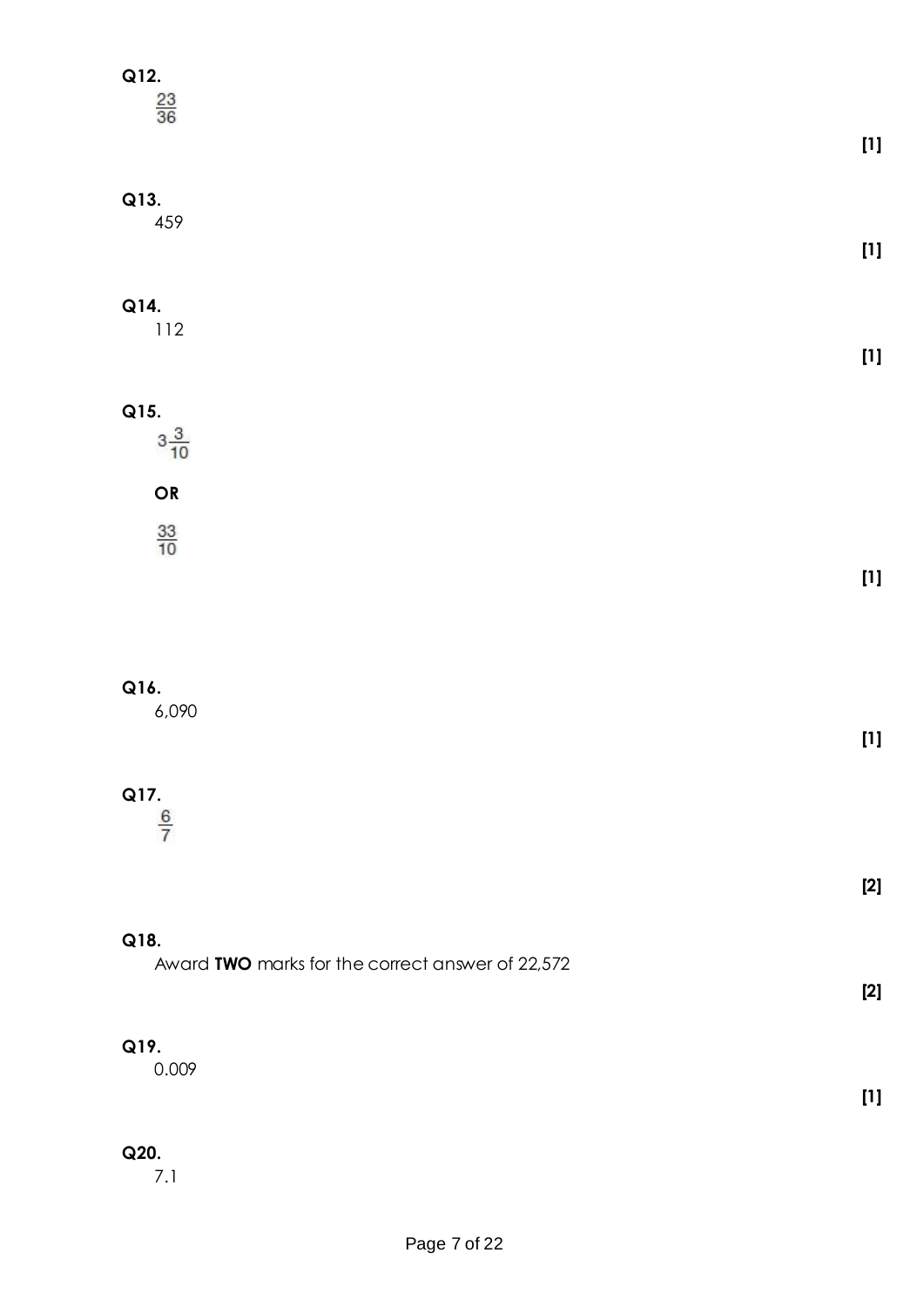| Q21.<br>$27\,$  |                                                                                                                                                                                                                                                                   |
|-----------------|-------------------------------------------------------------------------------------------------------------------------------------------------------------------------------------------------------------------------------------------------------------------|
| Q22.<br>4.75    |                                                                                                                                                                                                                                                                   |
| Q23.<br>600     |                                                                                                                                                                                                                                                                   |
| Q24.<br>101,000 |                                                                                                                                                                                                                                                                   |
| Q25.<br>336     |                                                                                                                                                                                                                                                                   |
| Q26.<br>369     |                                                                                                                                                                                                                                                                   |
| Q27.<br>253.4   |                                                                                                                                                                                                                                                                   |
| Q28.<br>$22\,$  | $[1] % \centering \includegraphics[width=0.9\columnwidth]{figures/fig_10.pdf} \caption{The graph $\mathbf{M}_1$ is the number of different graphs. The left is the number of different graphs, the right is the number of different graphs.} \label{fig:example}$ |
| Q29.<br>$110$   |                                                                                                                                                                                                                                                                   |
| Q30.            | $[1] % \centering \includegraphics[width=0.9\columnwidth]{figures/fig_10.pdf} \caption{The graph $\mathbf{M}_1$ is the number of different graphs. The left is the number of different graphs, the right is the number of different graphs.} \label{fig:example}$ |
| $\,8\,$         | $[1] % \centering \includegraphics[width=0.9\columnwidth]{figures/fig_10.pdf} \caption{The graph $\mathbf{M}_1$ is the number of different graphs. The left is the number of different graphs, the right is the number of different graphs.} \label{fig:example}$ |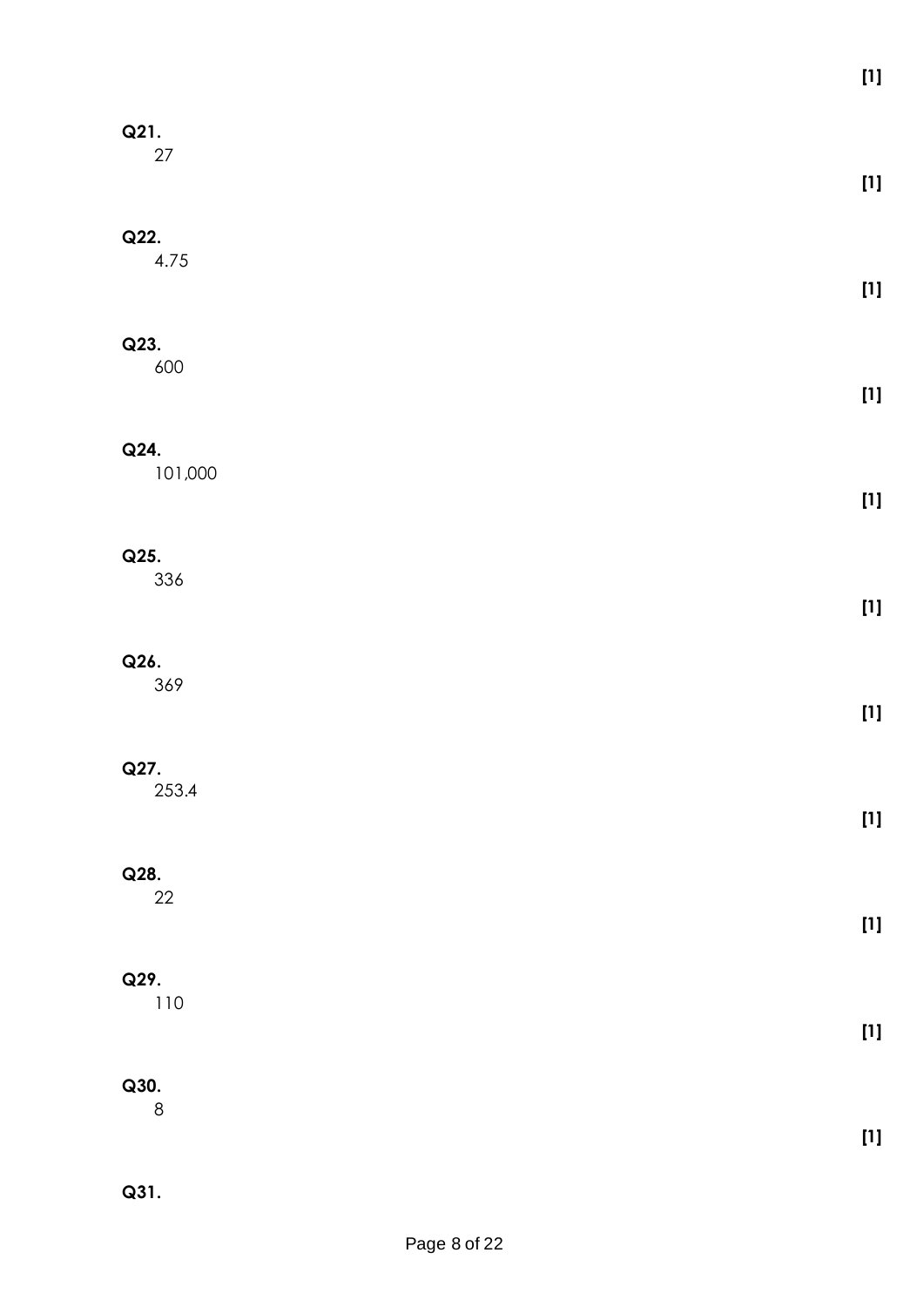# **Q32.**  $\Omega$ **[1] Q33.** 10 **[1] Q34.** 60 **[1]**

### **Q35.**

8.993

**[1]**

# **How did you get on?**

# **English**

# **Now read this short story and answer the questions about it in your book. I will send you the answers tomorrow.**

#### **The Boy from Far Away**

Joe's mum sent him to wash his hands before dinner. Joe stomped out of the tent and ran across the muddy site. It was still raining, as it had been for the past four days. Camping holiday weather, Dad called it.

There was nobody else in the shower block. Joe turned the tap on. Then he heard a noise.

'Pssst!' said a voice.

Joe turned round. He couldn't see anybody.

The noise came again. 'Pssst!'

Then Joe noticed a pair of eyes looking at him from above one of the shower curtains.

'Help me! I'm stuck!' said the voice.

Joe pulled open the curtain and blinked. Hard.

The person – it was impossible to say whether it was a boy or a man – was standing on the wall. His feet, encased in butter-yellow boots, were planted firmly on the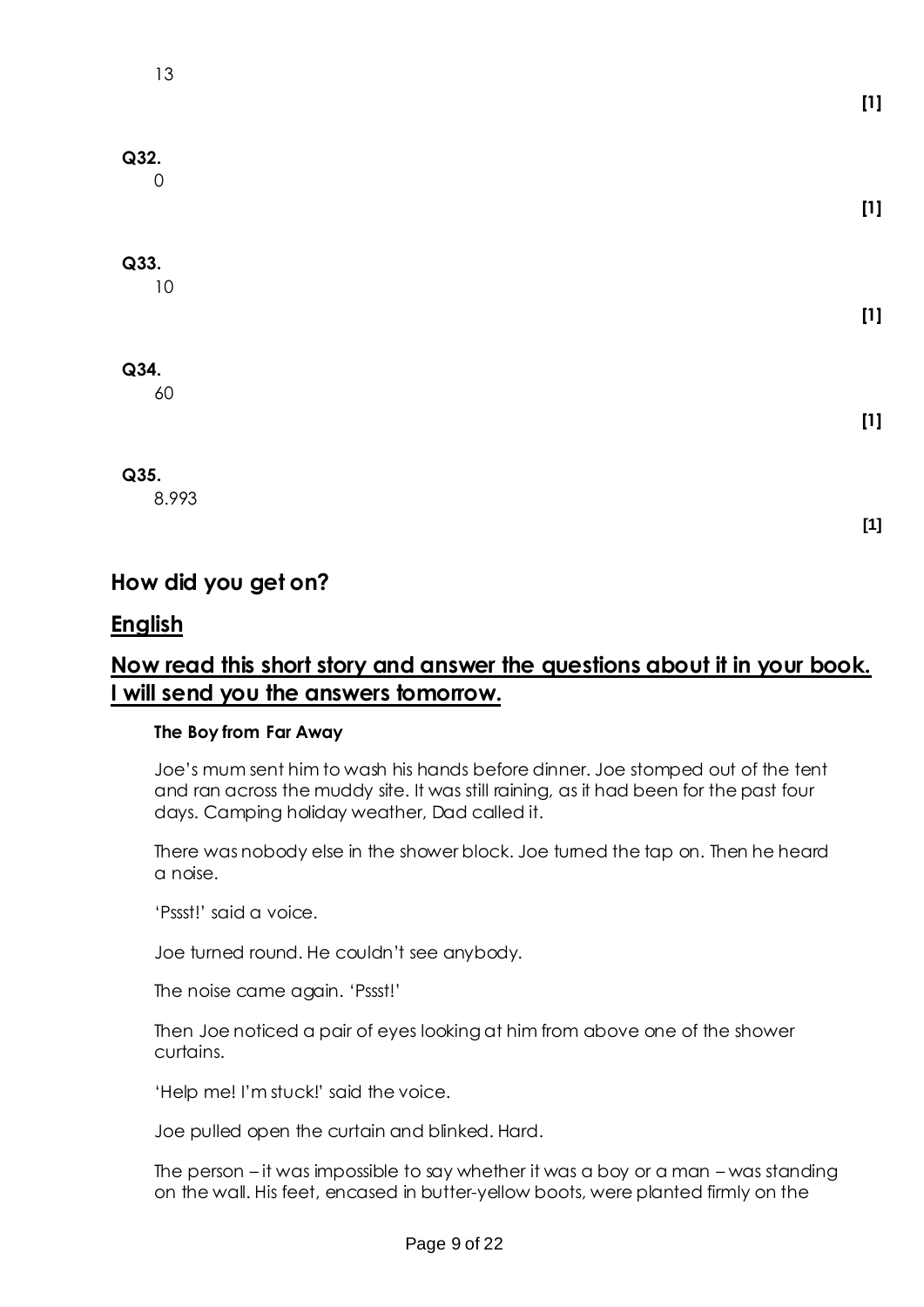tiles.

'Wow! How did you get up there?' asked Joe.

'I thought it was the ground,' said the person.

Joe frowned. 'But what's holding you up there? Why aren't you falling down?'

'It's my boots,' whispered the person.

'Your boots!' exclaimed Joe.

'Sssshh!' The person peered round the edge of the cubicle to make sure nobody was listening. 'Please do not speak about the boots. They are secret.'

Slowly, the person lifted one foot and began to walk down the wall. When he reached the ground he righted himself and grinned up at Joe. He was very short – at least six inches shorter than Joe – and he had a young-looking face. But his hair was sparse and wispy and his hand was wrinkly like an old man's hand.

'Thank you. You are my best friend! I am Oran,' said the person.



'That's okay. I'm Joe. But how ... ?'

'Is this Holiday?' whispered Oran, looking round the shower block.

'No!' laughed Joe. 'A holiday isn't a room! It's like ... a break.'

Oran frowned. 'A break? Snap?'

'Not that sort of break. A rest sort of break. When you go somewhere to enjoy yourself.'

Oran nodded. 'Rest sort of break. Enjoy yourself.' He dipped his thin wrinkly hand into the pocket of his shorts and pulled out a notebook and pencil. He wrote something down.

'Only it's better when it's not raining,' said Joe.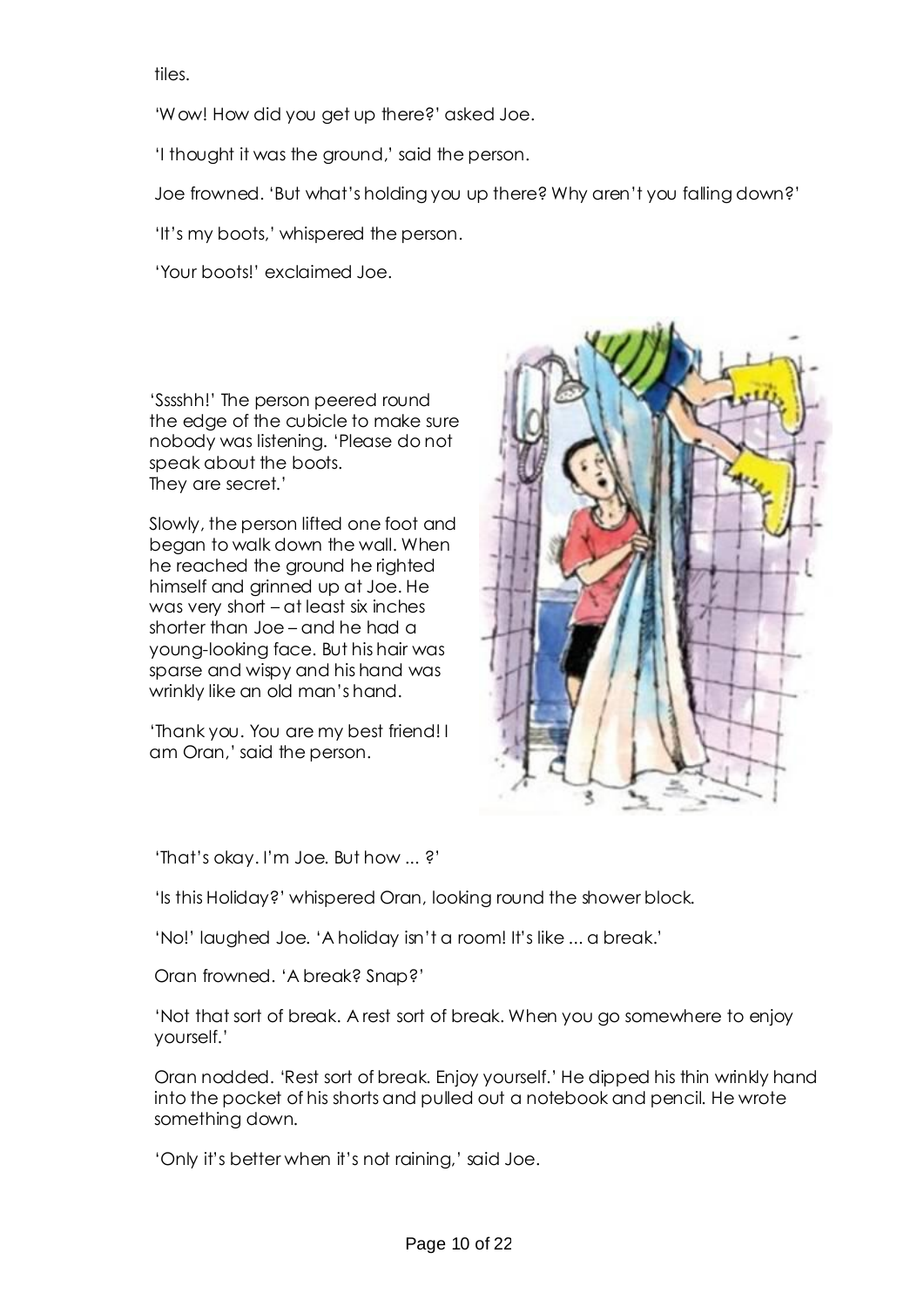'Good! So now I am in the right place. And the right way up! I will have Holiday with you!'

'Hmmm, maybe,' said Joe, cautiously. 'How come you haven't heard of a holiday before?'

'We don't have them where I come from,' said Oran.

'Where's that?' asked Joe. He thought everybody had heard of holidays.

'Oh – far away,' said Oran, waving his skinny arm.

Joe had never heard of Faraway.

'Where's that?'

Oran suddenly looked sad. 'It is a very long way and I do not want to talk about it.'

Joe thought Oran must be homesick. He would have to try to be friendly and not mention Faraway again.



'Why do you want to know about holidays?' asked Joe.

'It is my homework,' said Oran. 'Tell me more.'

Joe tried to explain. 'Holiday is when you have fun and games and you don't have to go to school or work. You can go on the beach. The beach is brilliant – sun and sea and tons of sand to play on.'

'I would like to see Beach,' said Oran. He stood up and put the notebook away. 'I must go now. There is much work to do. It will be sunny tomorrow and we will go to Beach.'

Joe didn't believe him.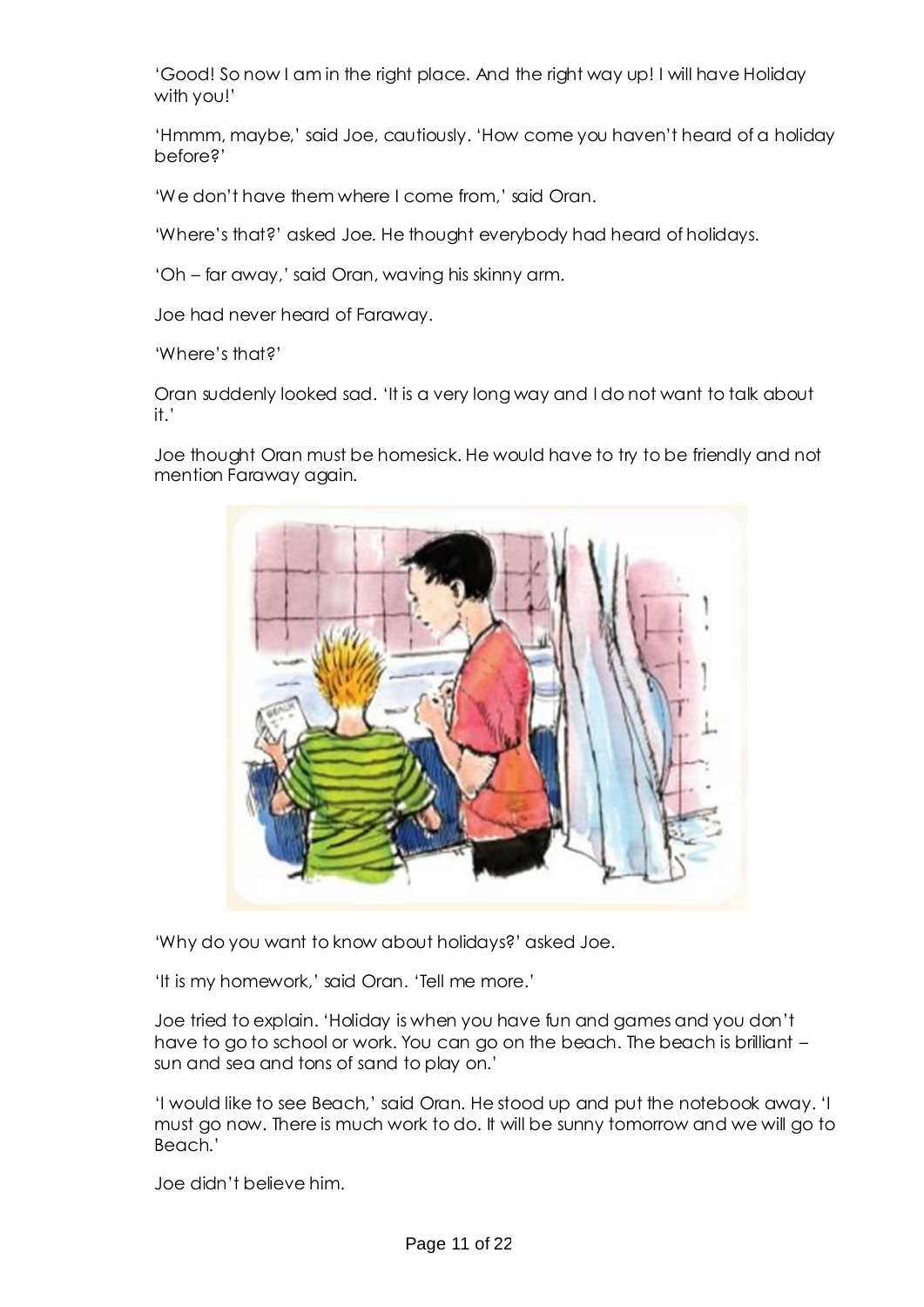But it was sunny the next day. Suddenly the camp site came to life. Bags full of grass mats and beach balls appeared outside each tent. Picnics were packed and swimsuits put on.

Joe was hardly surprised at all when he tripped over a small figure bending down to tie his bootlaces. It was Oran, of course.

'Hello, friend!' said Oran. 'Is this to Beach?'

'Yes,' said Joe. 'Look! There it is!'

He pointed down at the bright sand and dazzling sea.

'Oh!' gasped Oran. 'But the sea is wet? You didn't like the wet!'

'I didn't like the wet when it was coming down as rain. It's different when it's the sea.'

Oran didn't look convinced.

Oran stood on the sand and made notes while his friend swam. This water was interesting. It wasn't flat. It had hills and ridges, and it moved. Oran noticed that every so often the water came nearer, and he kept having to

walk a bit further up the beach. The water was growing!

As they walked back up the beach, Oran confided, 'I don't wish to alarm you, Joe, but the sea is growing. I think it may overflow.'

'The sea can't overflow,' said Joe. 'It just moves up and down a bit – it's called the tide. It's something to do with the moon's gravity.'

'Ah! I know about gravity,' said Oran, jumping with both feet and landing – THUMP! – on the sand.



Joe looked down at Oran's boots. They might be great for walking up walls, but were they any good for playing football in? Oran had never heard of football, so Joe fetched his ball and showed Oran how to kick.

'Now you try,' said Joe. Oran pulled back his butter-yellow boot and then he kicked – hard. The ball flew into the air, growing smaller and smaller until it was just a tiny speck in the sky.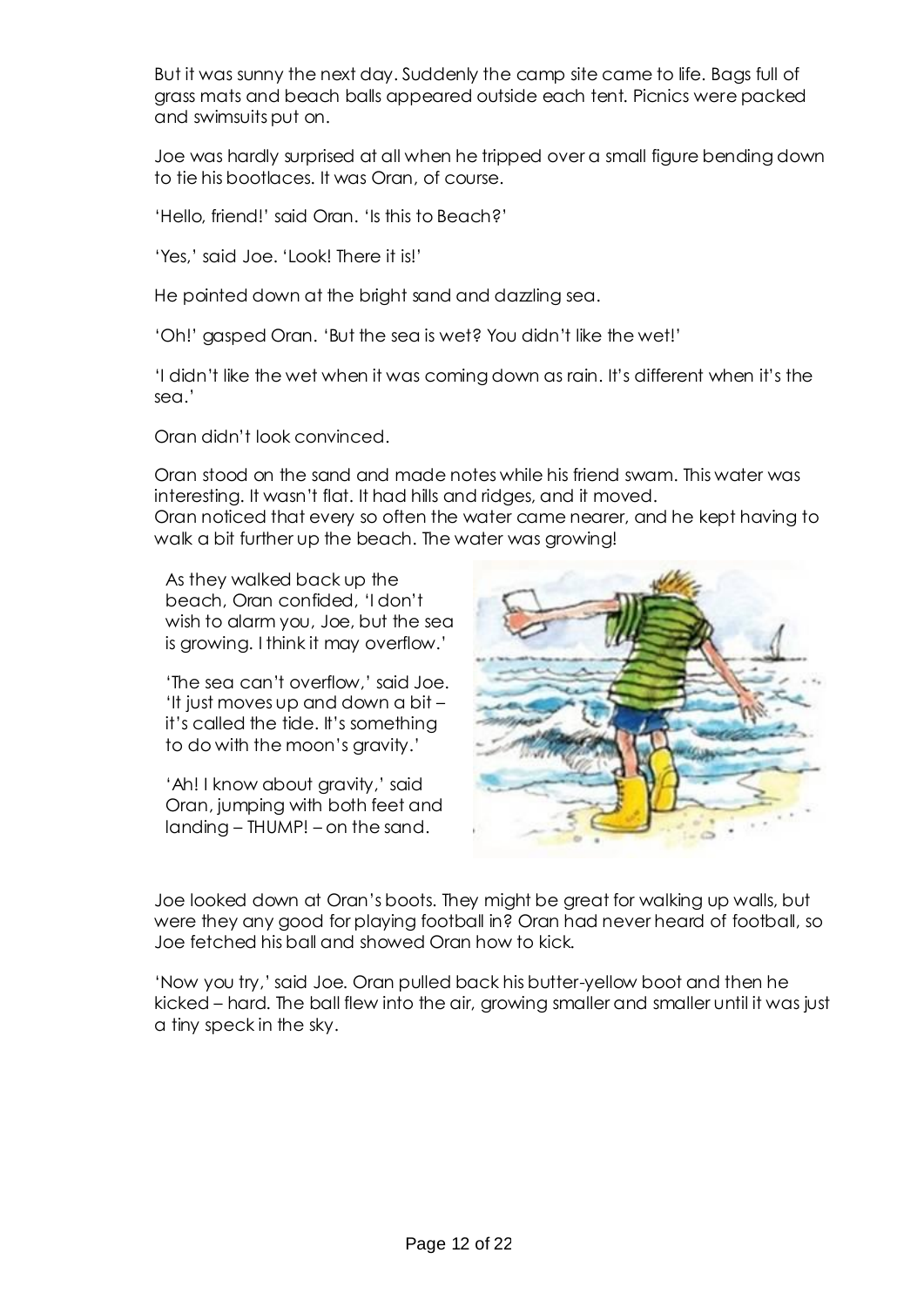

'Wow!' said Joe. Maybe Oran's boots were all-round magic boots. It was a stunning kick for somebody who hadn't even heard of football. And where on Earth had nobody heard of football?



The sun shone the rest of the week.

Soon it was the last evening of the holiday. Then Oran told Joe his news.

'I have finished my homework. Tonight, I have to go back.'

Joe fiddled with a few blades of grass. He didn't want Oran to go home. His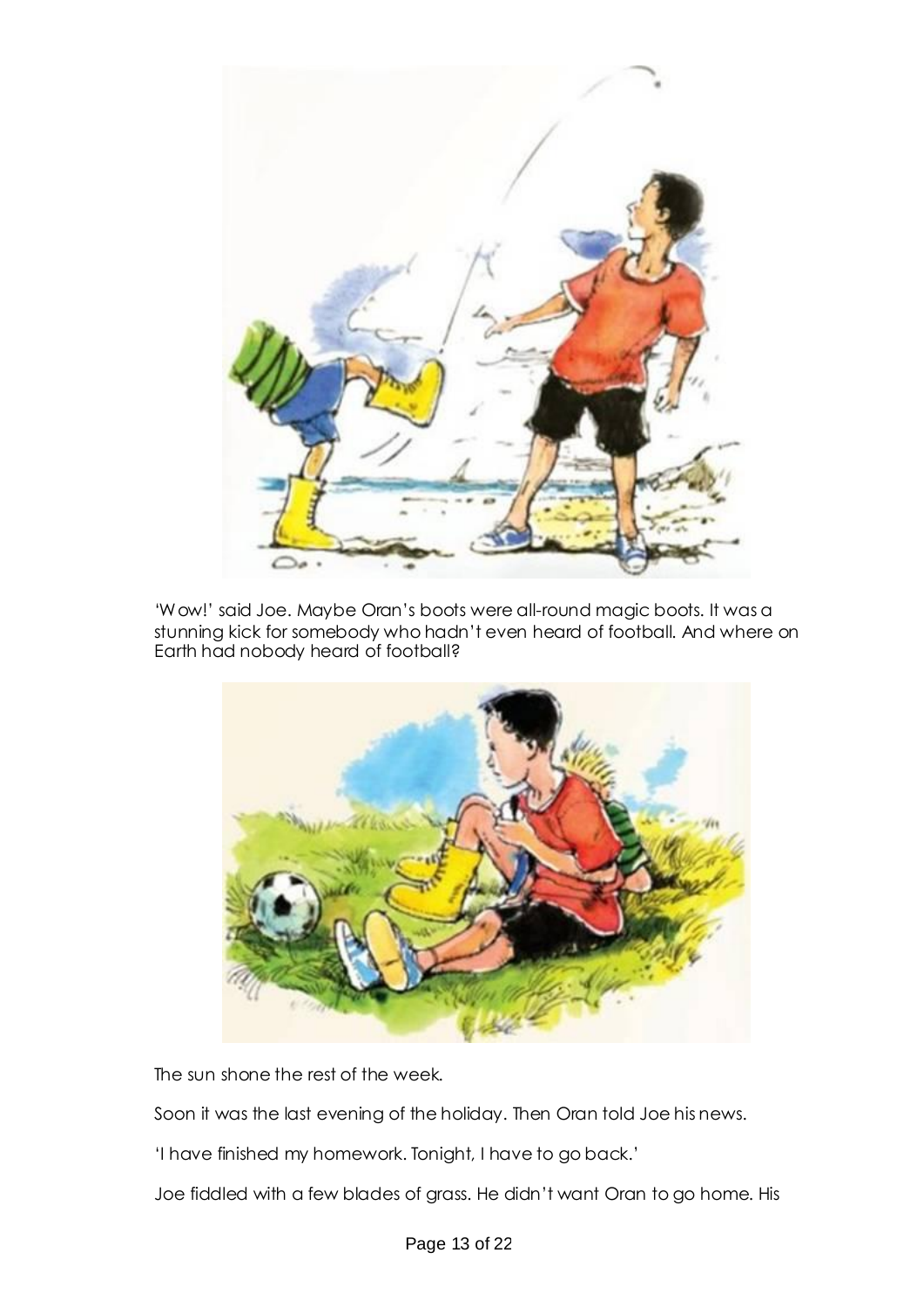holiday had been much more fun with him around. And much sunnier.

'Perhaps we could write to each other,' said Joe.

'I'm afraid we don't have a very good postal service where I come from,' said Oran. 'But please give me your address. You have been a good friend to me. I would like to send you a present. What would you like?'

'What I would like most of all is – a special pair of boots like yours,' said Joe.

Oran looked down and wriggled his toes. 'This is difficult,' he said. 'These boots were specially made for me and my ... circumstances. They might not suit you. But I will send you some boots specially made for you and your ... circumstances.'

'Thanks!' said Joe.

'Now I must go,' said Oran. He shook Joe's hand and stood up. 'Goodbye, friend.'

When Joe woke up the next day it was raining again.

It rained all the way home. When they got back there was a parcel waiting on the doorstep. There was an envelope taped on top.

He opened the letter.

'Dear Joe,' it said.

'Thank you for helping me with my homework. I have explained to my fellows about holidays, and fun and games, and the sea and beach.

Here are the special boots I promised you. They aren't exactly like mine. Now that I am not there with you, there may be rather a lot of rain for a while so I have made your boots waterproof. Also, you said that you didn't like yellow very much, so yours are a different colour. I hope you will like these. Remember to be sensible with them. Wall-walking can be very dangerous.

Your friend,

Oran.'

Joe ripped open the box. Inside was ... a very special pair of boots.

Joe lifted them out. They were glossy navy-blue and lined with some kind of short black fur and they had a pattern of stars on the soles. So these were Joe's special boots – made for him and his circumstances. Glossy blue, fur-lined, star-soled, wallwalking ... wellington boots!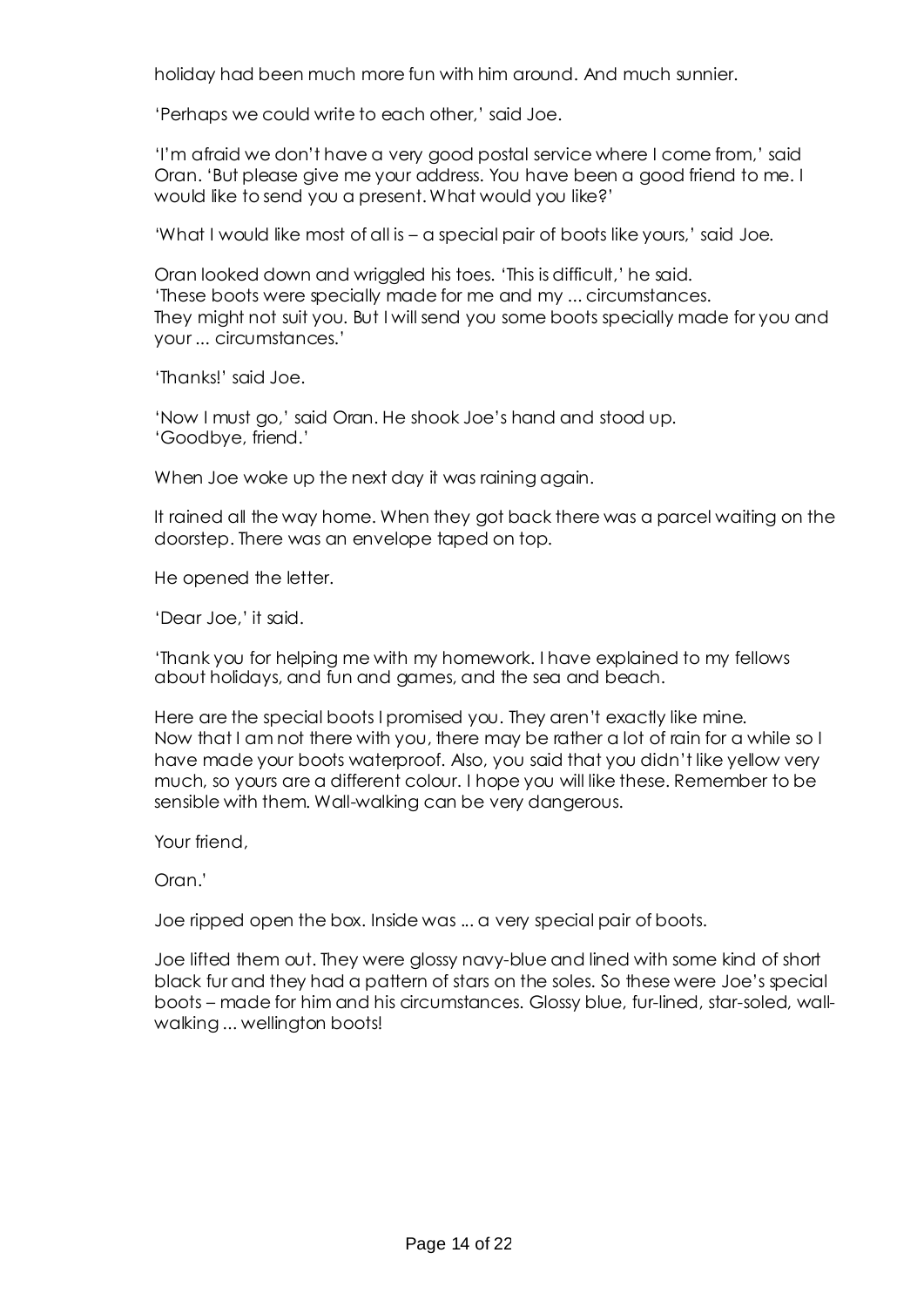

# **Q2.**

- 1. Circle the correct option to complete each sentence below.
	- (a) This story is about two boys who



*Camping holiday weather?*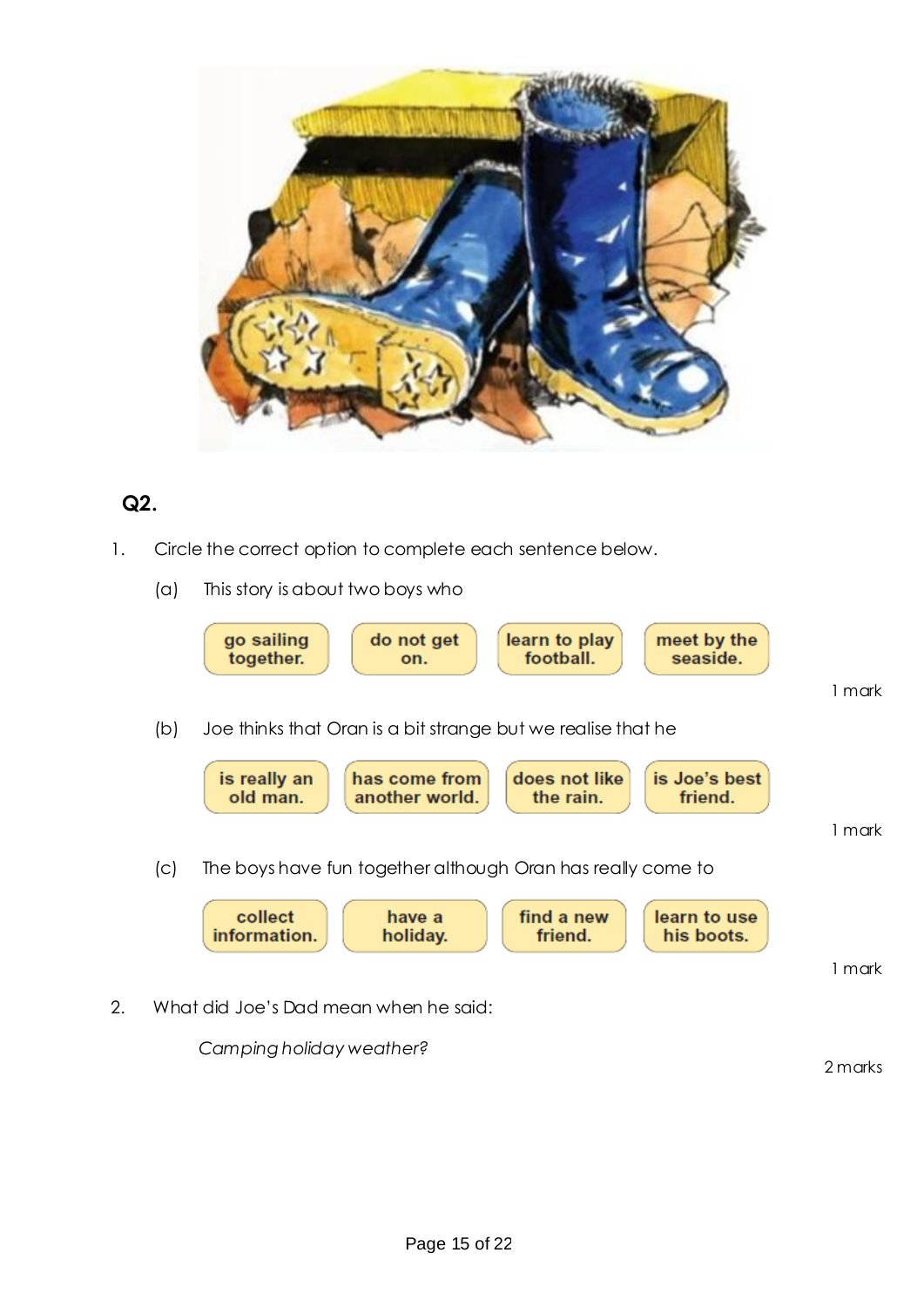| 3. | On page 2, Oran introduces himself to Joe in the following way:                    |         |
|----|------------------------------------------------------------------------------------|---------|
|    | 'Thank you. You are my best friend! I am Oran.'                                    |         |
|    | Why might Joe have found this introduction surprising?                             | 2 marks |
| 4. | What clues are there in the story that Oran was not an ordinary boy?               |         |
|    | Find three.                                                                        | 2 marks |
| 5. | Look at page 2. Oran asks 'A break? Snap?'                                         |         |
|    | Explain why Oran asks this.                                                        | 2 marks |
| 6. | "Hmmm, maybe," said Joe, cautiously (page 2)                                       |         |
|    | Which word most closely matches the meaning of the word cautiously?                |         |
|    | Tick one.<br>happily<br>slowly<br>quietly<br>carefully                             | 1 mark  |
| 7. | Why is Oran surprised that Joe likes swimming?                                     | 1 mark  |
| 8. | Look at the fourth page of The Boy from Far Away. It says                          |         |
|    | This water was interesting. It wasn't flat. It had hills and ridges, and it moved. |         |
|    | Why do you think the sea is described in this way?                                 | 2 marks |
| 9. | At the end of the holiday, Joe was sad about Oran leaving. Does this surprise you? |         |
|    | Explain fully, referring to the text in your answer.                               | 3 marks |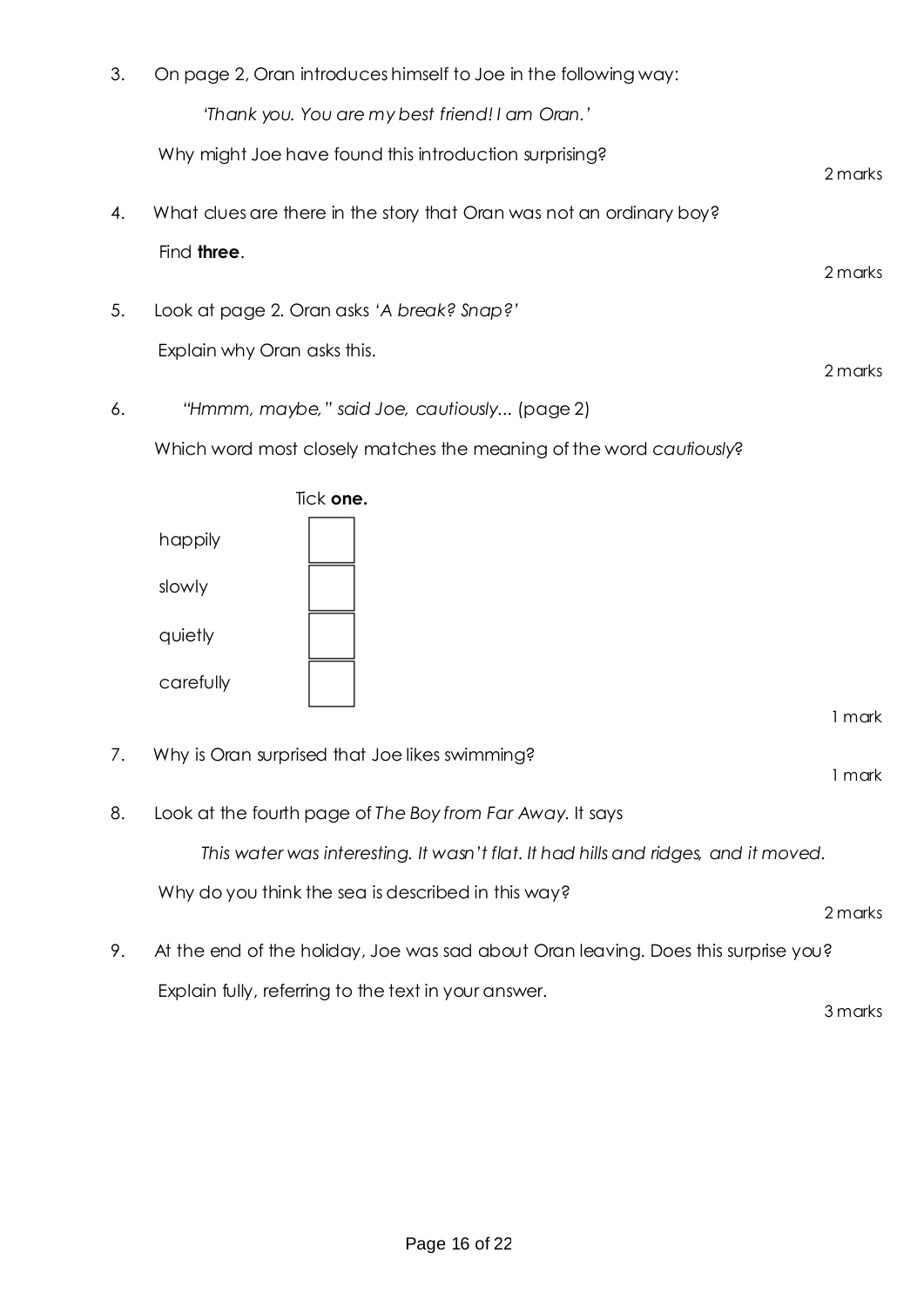# **Spellings**

disappointed

dissatisfied

dissimilar

unsure

unnecessary

unnatural

overseas

overrule

overreact

impatient

immobile

immovable

Write these words in sentences in your home learning book.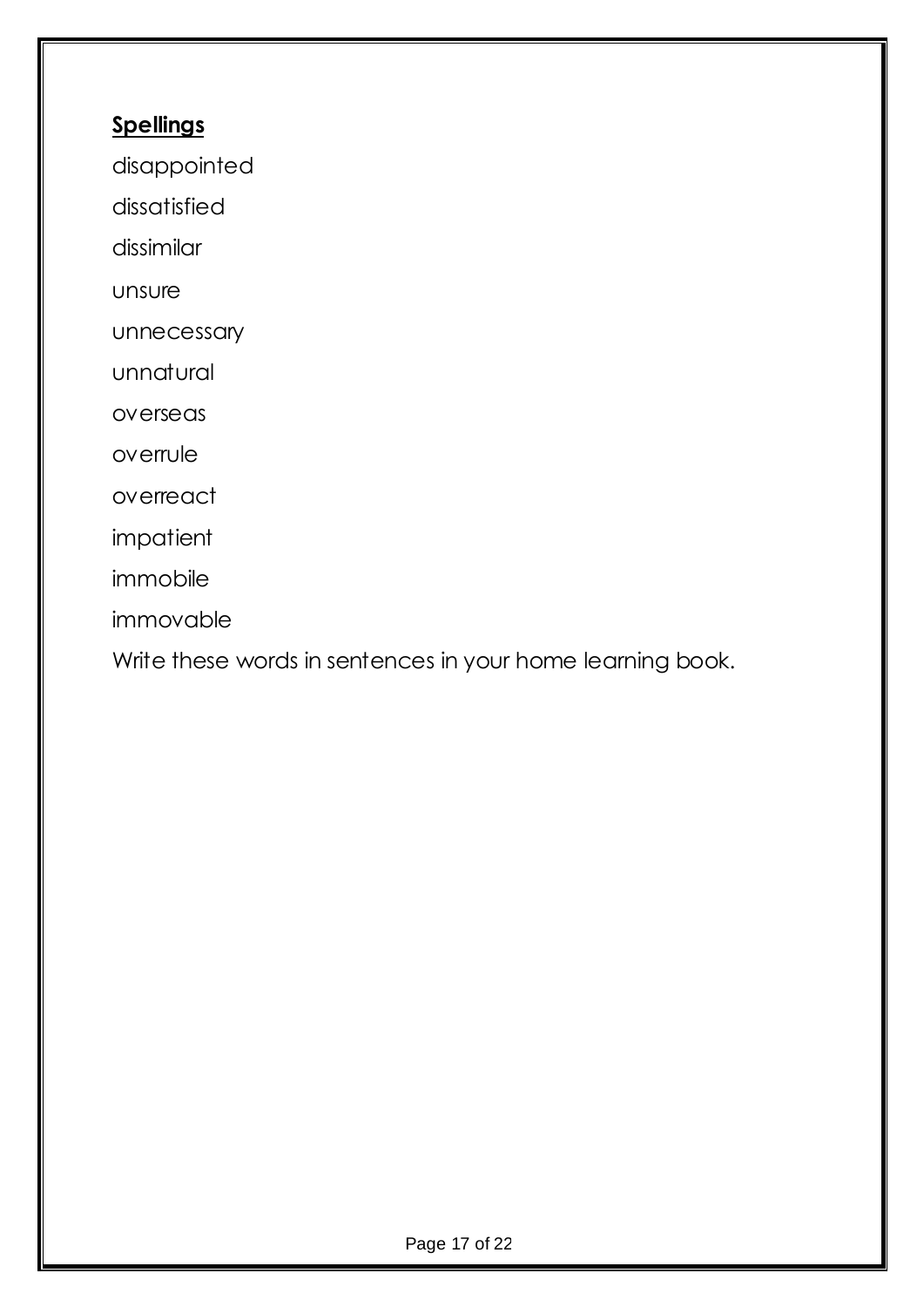# **Maths**

#### **Please draw this grid out in your book and then attempt the challenge!**

#### **Diamond Mining**

You are mining for diamonds and your challenge is to start from home, cross the grid, get the diamond and return home. To cross the grid, you must solve the question in each section of your chosen route and then use a calculator to double check. Once this has been achieved, you can continue with your journey. To be rewarded for collecting your diamond, working out MUST be shown!

| $23 \times 26$        | $84 \times 43$ | 147<br>$\times$ 34 | $231 \times 17$ 227 × 7 |                    | 202<br>$\times$ 28 | $49 \times 13$     | 327<br>$\times$ 15 |
|-----------------------|----------------|--------------------|-------------------------|--------------------|--------------------|--------------------|--------------------|
| $632 \times 3$        | $34 \times 29$ | 527<br>$\times$ 13 | $728 \times 6$          | $929 \times 4$     | $156 \times 9$     | $835 \times 7$     | $923 \times 4$     |
| 924<br>16<br>$\times$ | $57 \times 27$ | $71 \times 36$     | $193 \times 8$          | $831 \times 9$     | $835 \times 7$     | $806 \times 5$     | $42 \times 39$     |
| $438 \times 8$        | $615 \times 5$ | $38 \times 49$     | $622 \times 7$          | 214<br>$\times$ 55 | $583 \times 7$     | $207 \times 9$     | $34 \times 57$     |
| $664 \times 4$        | $816 \times 8$ | $57 \times 37$     | 763<br>24<br>$\times$   | 289<br>$\times$ 48 | $391 \times 4$     | 320<br>$\times 58$ | $74 \times 38$     |

#### **Home**

**Diamonds are here!**

Page 18 of 22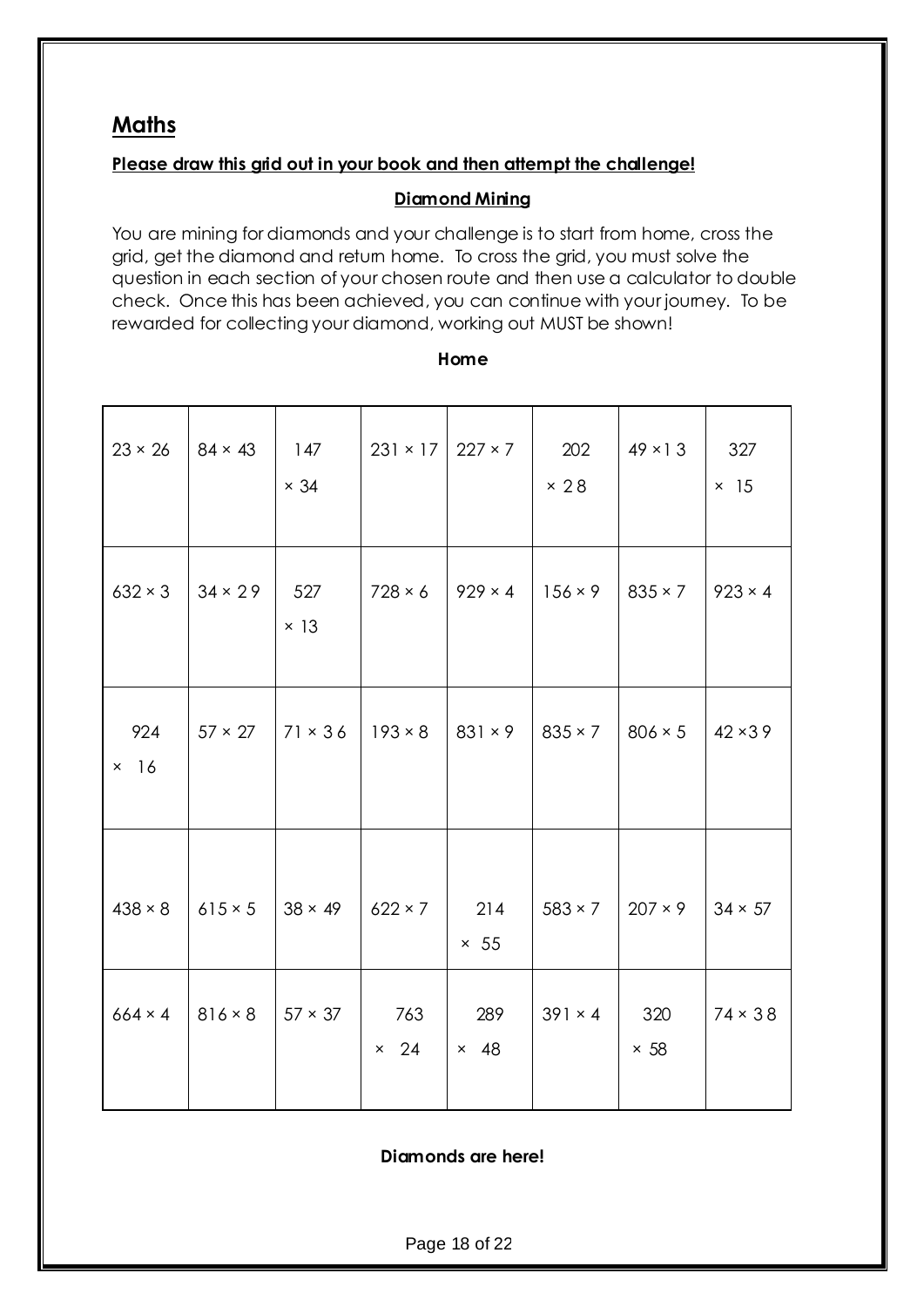# **Extras**

Don't forget to read!

Practise your times tables – look at <https://www.timestables.co.uk/games/>and create a free account.

Log onto NumBots and Times Table Rock Stars.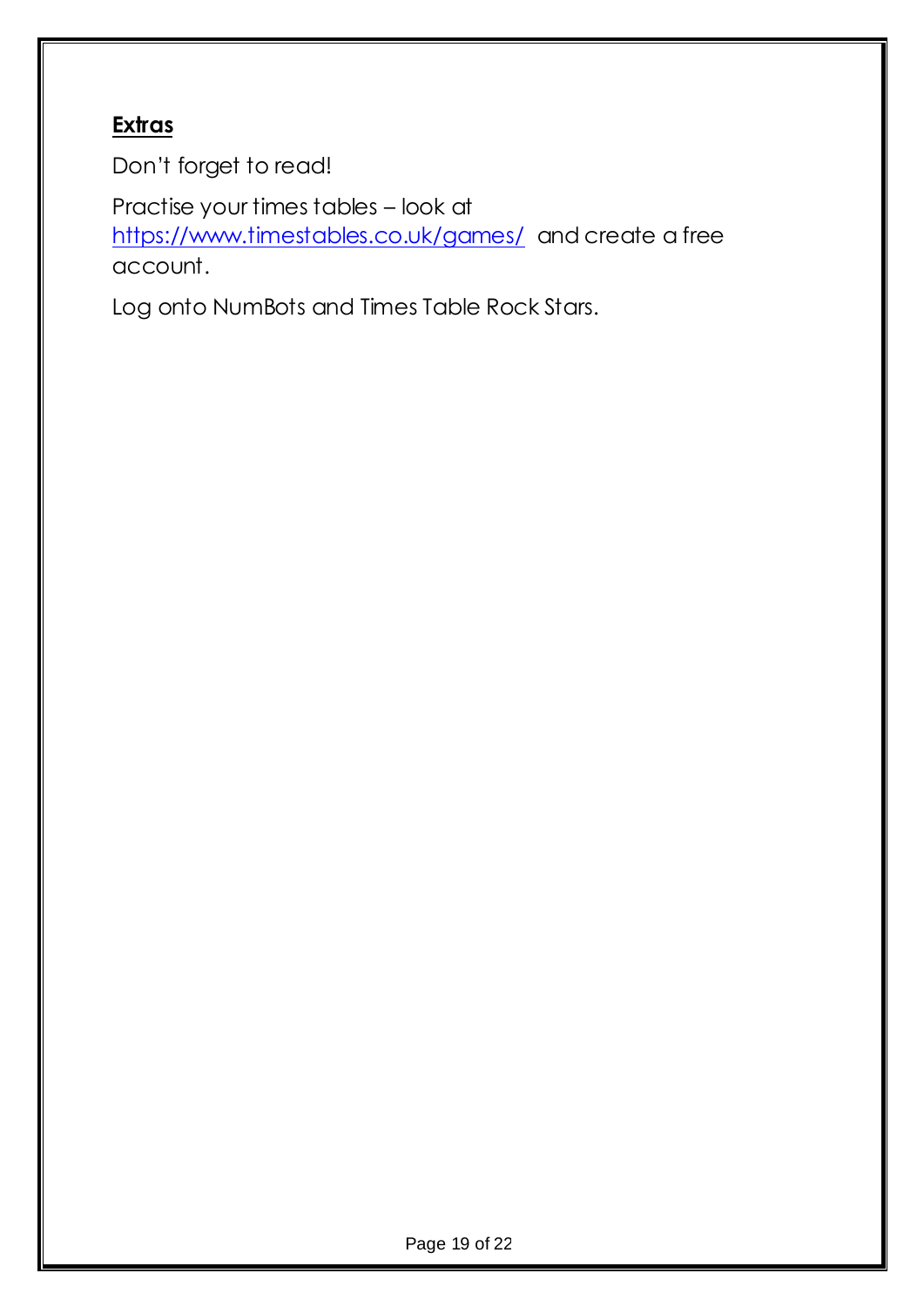### **Whole week projects: History. MAYA MATHEMATICS**

### **Challenge 1: Numbers under 19**

Please draw this key out in your book. Use it to write your date of birth, phone number and 30 Maths questions in Maya numerals. (They must all use numbers that are less than 20.) Remember, the Maya invented the number 'zero'.

|    |    | $\bullet\hspace{1mm}\bullet$ | $\cdots$ |        |
|----|----|------------------------------|----------|--------|
|    |    |                              | 3        |        |
|    |    |                              |          |        |
| ς  | 6  |                              | 8        |        |
|    |    | $\bullet\hspace{1mm}\bullet$ | $\cdots$ | <br>__ |
| 10 |    | 12                           | 13       | 14     |
|    |    | . .                          | .        | . .    |
| 15 | 16 |                              | 18       | 19     |

## **Challenge 2: Numbers up to 399**

Now, have a go at reading these higher numbers. Look really carefully at the explanation below. Then draw the Mayan numbers in your book and write their equivalent in our number system. (The answers are on the next page, but don't look until you've had a go at working them all out!)



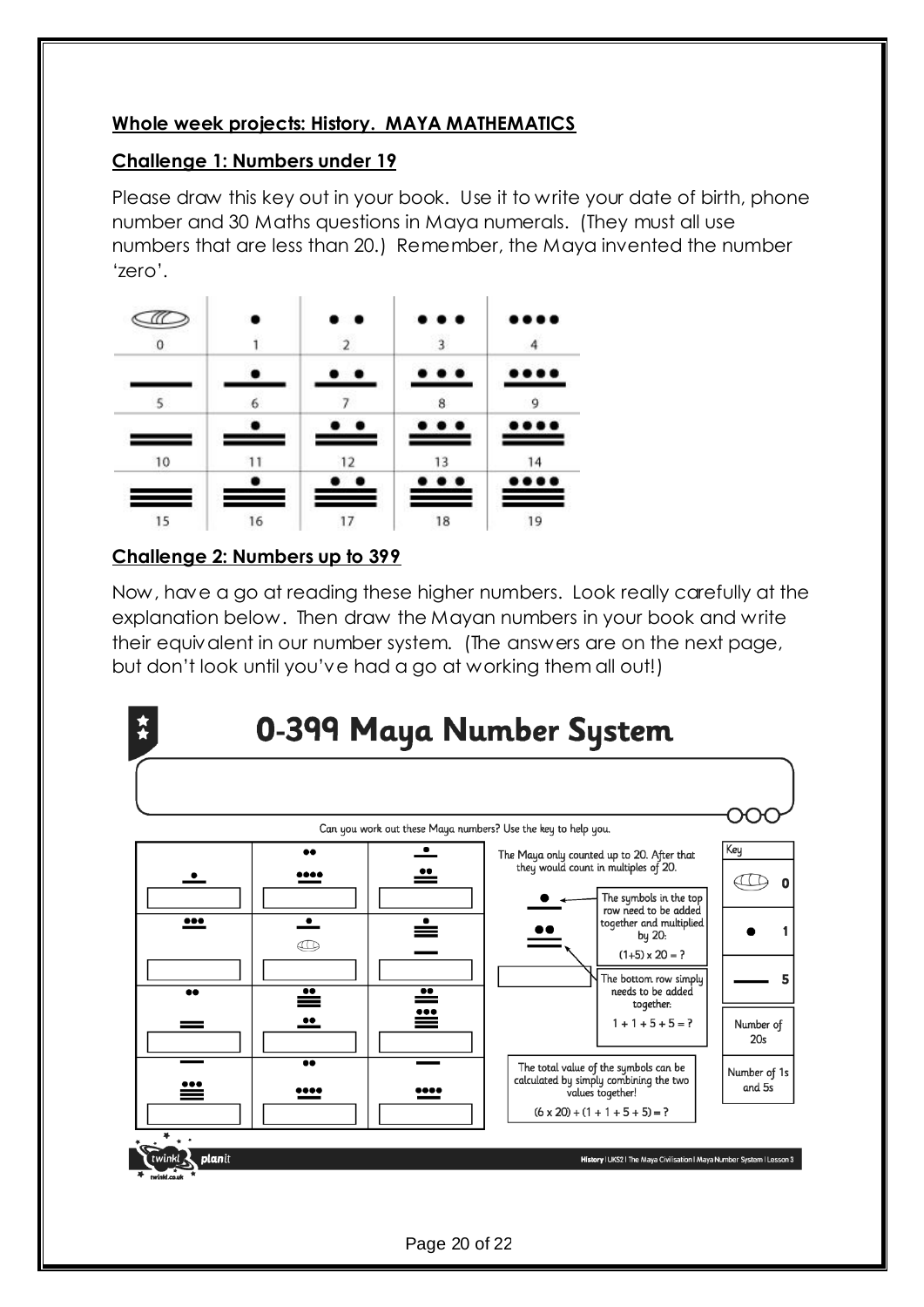# **2 0-399 Maya Number System Answers**



planit

History | UKS2 | The Maya Civilisation | Maya Number System | Lesson 3